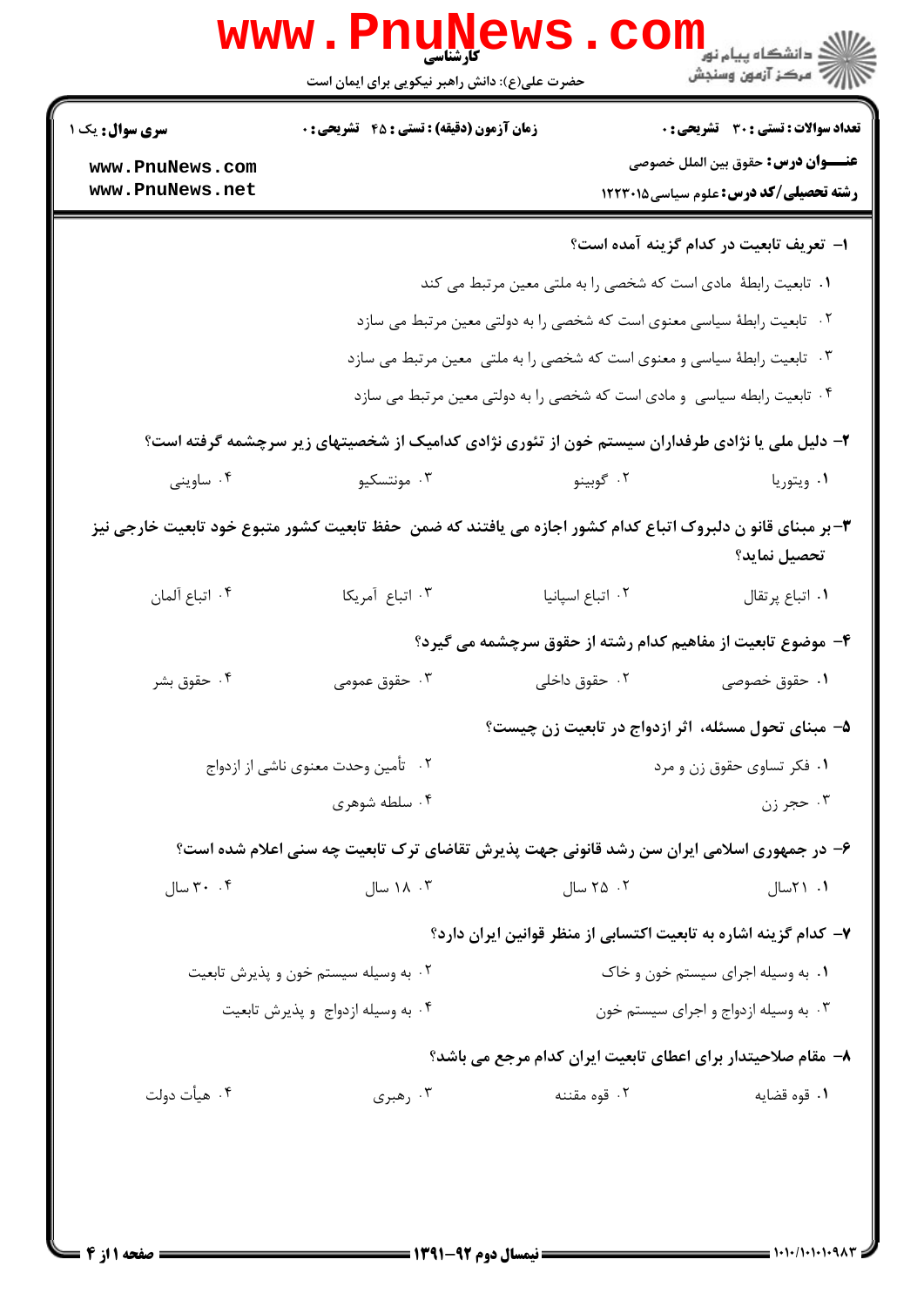|                                                | www.PnuNews                                           | ر دانشڪاه پيام نور <mark>−</mark><br>ا∛ مرکز آزمون وسنڊش                                                                                                                    |
|------------------------------------------------|-------------------------------------------------------|-----------------------------------------------------------------------------------------------------------------------------------------------------------------------------|
|                                                | حضرت علی(ع): دانش راهبر نیکویی برای ایمان است         |                                                                                                                                                                             |
| <b>سری سوال : ۱ یک</b>                         | <b>زمان آزمون (دقیقه) : تستی : 45 تشریحی : 0</b>      | تعداد سوالات : تستي : 30 ٪ تشريحي : 0                                                                                                                                       |
| www.PnuNews.com<br>www.PnuNews.net             |                                                       | <b>عنــــوان درس:</b> حقوق بين الملل خصوصي<br><b>رشته تحصیلی/کد درس:</b> علوم سیاسی1۲۲۳۰۱۵                                                                                  |
|                                                |                                                       | ۹- کدام گزینه در رابطه با آثار پذیرش به تابعیت ایران صحیح می باشد؟                                                                                                          |
|                                                | ۰۲ اطاعت و حق شناسی نسبت به دولت ایران                | ٠١. اختيار در انجام خدمت وظيفه                                                                                                                                              |
|                                                | ۰۴ کسب حقوق سیاسی چون پست قضاوت                       | ۰۳ تحمیل تابعیت مرد به زوجه                                                                                                                                                 |
|                                                |                                                       | ∙ا− مبتنی بر سیستم انگلیسی −آمریکایی قانون صلاحیت دار راجع به وضعیت و اهلیت اشخاص کدام است؟                                                                                 |
|                                                | ۰۲ قانون مقر دادگاه                                   | ٠١. قانون متبوعه مملكت شخص                                                                                                                                                  |
|                                                | ۰۴ قانون متبوعه مملكت شخص و قانون اقامتگاه فرد        | ۰۳ قانون محل اقامتگاه فرد                                                                                                                                                   |
|                                                |                                                       | 11- منظور از اصطلاح آدمید چیست؟                                                                                                                                             |
|                                                | ۰۲ کسانی که اقامتگاه معینی ندارند                     | ١. كساني كه تابعيت معيني ندارند                                                                                                                                             |
|                                                | ۰۴ تبعیض بین اتباع یک کشور نسبت به کشور دیگر          | ۰۳ کسانی که تابعیت مضاعف دارند                                                                                                                                              |
|                                                |                                                       | 1۲– مطابق با قانون مدنی کدام کشور اشخاص حقیقی و حقوقی مجاز به داشتن چندین اقامتگاه می باشند؟                                                                                |
| ۰۴ سوئيس                                       | ۰۳ انگلیس                                             | ۰۱ آلمان<br>۰۲ فرانسه                                                                                                                                                       |
|                                                |                                                       | ۱۳– اگر یک زن ایتالیایی جهت استفاده از حق طلاق به تابعیت کشور دیگری در آید به هنگام بازگشت به کشور ایتالیا دادگاه<br>ایتالیا بر اساس کدام قاعده می تواند با او رفتار نماید؟ |
|                                                | ۰۲ قاعده حل تعارض مثبت                                | ٠١. قاعده حل تعارض                                                                                                                                                          |
|                                                | ۰۴ قاعده تعارض منفی سیستم                             | ۰۳ قاعده جلوگیری از تقلب نسبت به قانون                                                                                                                                      |
|                                                |                                                       | ۱۴- برمبنای طرز تفکر فلسفی و اخلاقی جایگاه اتباع بیگانه از حیث برخورداری از حقوقی که لازمه زندگی بشر می باشد<br>چیست؟                                                       |
|                                                | ۰۲ همطرازی بیگانه با اتباع داخله به شرط معامله متقابل | ۰۱ بهرمندي يكسان                                                                                                                                                            |
| ۰۴ بر پایه و اساس منصفانه به شرط معامله متقابل |                                                       | ۰۳ بر پایه و اساس منصفانه                                                                                                                                                   |
|                                                |                                                       | ۱۵-۔ رفتار متقابل مراجع یک کشور در خصوص اتباع بیگانه به چند صورت متجلی می شود؟                                                                                              |
|                                                | ۰۲ رفتار متقابل سیاسی،قانونگذاری و عملی               | ۰۱ رفتار متقابل سیاسی، فرهنگی و اقتصادی                                                                                                                                     |
|                                                | ۰۴ رفتار متقابل نظامی،حقوقی و فرهنگی                  | ۰۳ رفتار متقابل حقوقی ،اقتصادی و فرهنگی                                                                                                                                     |
|                                                |                                                       | ۱۶– کدام گزینه به مهمترین حقوقی که بیگانگان مطابق حقوق مدنی ایران می توانند از آن بهره مند شوند اشاره دارد؟                                                                 |
|                                                | ۰۲ مشاغل سیاسی انتخابی یا دولتی                       | ۰۱ احترام به منزل و مسکن                                                                                                                                                    |
| ۰۴ مشاغل ملحقه به مشاغل دولتی                  |                                                       | ۰۳ مشاغل عمومی انتخابی                                                                                                                                                      |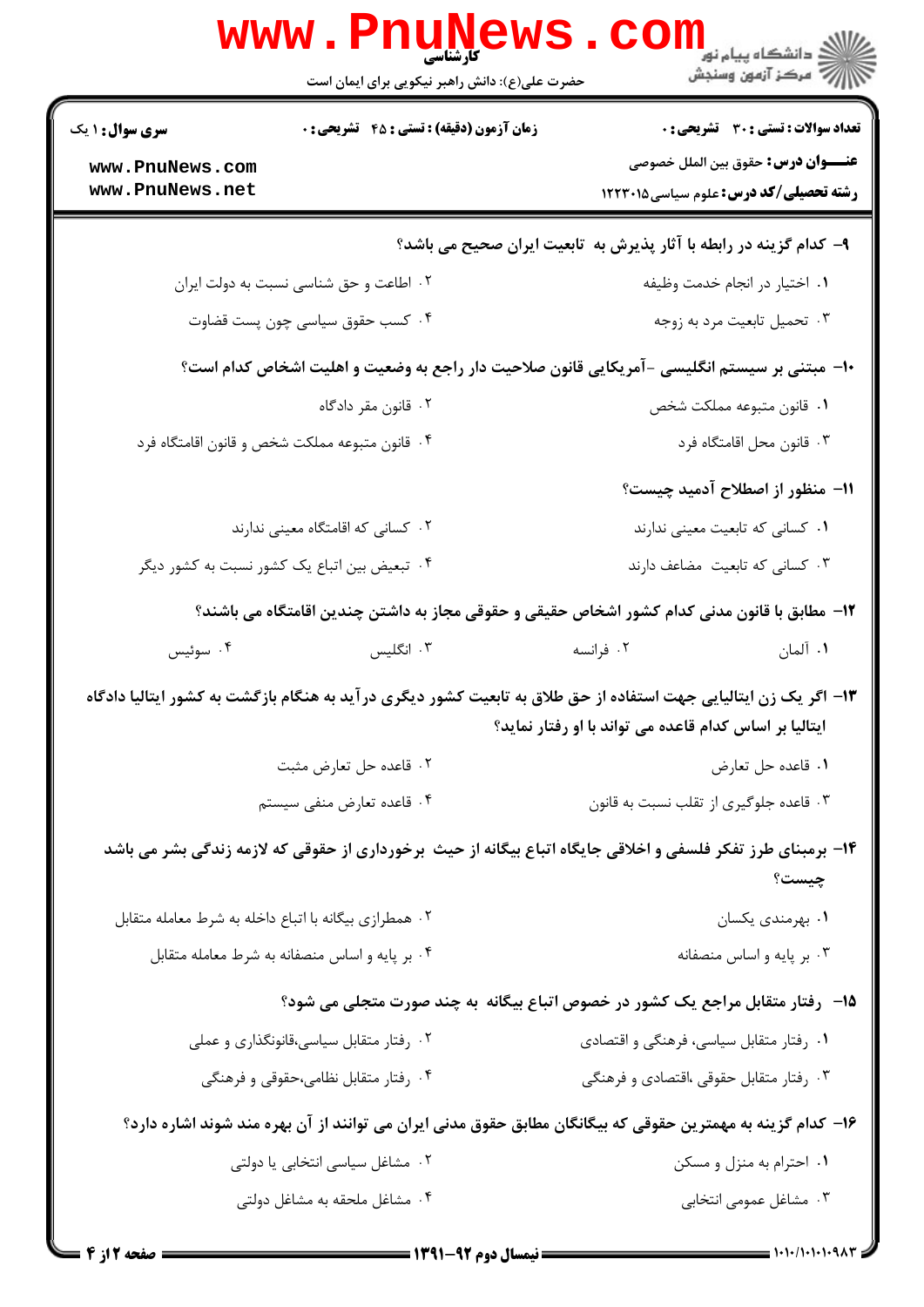|                                                                                            | www . Pn<br><b>کارشناسی</b><br>حضرت علی(ع): دانش راهبر نیکویی برای ایمان است                                                                                            |                      | ز دانشگاه پیام نور<br>ز<br>۔<br>7 مرڪز آزمون وسنڊش                                         |  |
|--------------------------------------------------------------------------------------------|-------------------------------------------------------------------------------------------------------------------------------------------------------------------------|----------------------|--------------------------------------------------------------------------------------------|--|
| <b>سری سوال :</b> ۱ یک<br>www.PnuNews.com                                                  | <b>زمان آزمون (دقیقه) : تستی : 45 گشریحی : 0</b>                                                                                                                        |                      | <b>تعداد سوالات : تستي : 30 ٪ تشريحي : 0</b><br><b>عنــــوان درس:</b> حقوق بين الملل خصوصي |  |
| www.PnuNews.net                                                                            |                                                                                                                                                                         |                      | <b>رشته تحصیلی/کد درس:</b> علوم سیاسی1۲۲۲۰۱۵                                               |  |
| ۱۷- بر مبنای قانون تجارت ایران شرکتهای تضامنی در زمره کدام دسته از شرکتهای تجاری می باشند؟ |                                                                                                                                                                         |                      |                                                                                            |  |
|                                                                                            | ۰۲ شرکتهای اشخاص                                                                                                                                                        | ۰۱ شرکتهای سرمایه ای |                                                                                            |  |
|                                                                                            | ۰۴ شرکتهای مدنی اختیاری                                                                                                                                                 |                      | ۰۳ شرکتهای قهری                                                                            |  |
| <b>۱۸</b> - در ایران شناسایی شرکتهای خارجی عملا چگونه صورت می گیرد؟                        |                                                                                                                                                                         |                      |                                                                                            |  |
| ٠. بر مبناي رفتار متقابل سياسي يا رفتار متقابل قانون گذاري                                 |                                                                                                                                                                         |                      |                                                                                            |  |
|                                                                                            | ٠٢ بر مبناي رفتار متقابل سياسي وكسب اهليت                                                                                                                               |                      |                                                                                            |  |
|                                                                                            |                                                                                                                                                                         |                      | ۰۳ معاهدات سیاسی                                                                           |  |
| ۰۴ مبتنی بر ثبت قانونی در مملکت متبوع خود و ثبت آن در ایران                                |                                                                                                                                                                         |                      |                                                                                            |  |
|                                                                                            |                                                                                                                                                                         |                      | ۱۹- قانون تجارت ایران ملاک تابعیت شرکتهای تجاری را چه عاملی دانسته است؟                    |  |
|                                                                                            | ٠٢ تابعيت شركا                                                                                                                                                          |                      | ۰۱ محل تشکیل شرکت                                                                          |  |
|                                                                                            | ۰۴ اقامتگاه اداری با مرکز اصلی                                                                                                                                          |                      | ۰۳ مرکز فعالیت شرکت                                                                        |  |
|                                                                                            |                                                                                                                                                                         |                      | +٢- در قانون كدام كشور طلاق قانوناً پذيرفته نشده است؟                                      |  |
| ۰۴ آلمان                                                                                   | ۰۳ ایتالیا                                                                                                                                                              | ٠٢ اسيانيا           | ٠١. فرانسه                                                                                 |  |
|                                                                                            | <b>ا۲−</b> در رابطه با حل تعارض قوانین در این روش برای حل تعارض، صرفاً از نظر علمی و قطع نظر از هر فرضیه قبلی، حکمی را که<br>مناسب هر دسته از تعارض باشد جستجو می کنند؟ |                      |                                                                                            |  |
| ۰۴ روش سیستم خون                                                                           | ۰۳ روش سیستم خاک                                                                                                                                                        | ۰۲ روش حقوقی         | ۰۱ روش اصولی                                                                               |  |
|                                                                                            |                                                                                                                                                                         |                      | <b>۲۲</b> – ویژگیهای مکتب فرانسوی در کدام گزینه آمده است؟                                  |  |
|                                                                                            | ٢. استنتاجي و خاص الشمول                                                                                                                                                |                      | ٠١ تحليلي و عام الشمول                                                                     |  |
|                                                                                            | ۰۴ استنتاجي و عام الشمول                                                                                                                                                |                      | ٠٣ تحليلي وخاص الشمول                                                                      |  |
|                                                                                            |                                                                                                                                                                         |                      | ۲۳– اساس دکترین منچینی بر چه عاملی نهاده شده است؟                                          |  |
| ۰۲ رعایت نظم عمومی                                                                         |                                                                                                                                                                         |                      | ۰۱ برون مرزی بودن قوانین                                                                   |  |
|                                                                                            | ۰۴ رعايت حقوق مكتسبه                                                                                                                                                    | ۰۳ رعايت حقوق انساني |                                                                                            |  |
|                                                                                            |                                                                                                                                                                         |                      | ۲۴- به نظر نویسنده کتاب تغییر تابعیت زن در اثر ازدواج کدام مورد را شامل می شود ؟           |  |
|                                                                                            | ٠٢ وصف تأسيس عقد ازدواج                                                                                                                                                 |                      | ۰۱ سلطه شوهری                                                                              |  |
|                                                                                            | ۰۴ غیر ارادی                                                                                                                                                            |                      | ۰۳ ارادی                                                                                   |  |
| <b>: صفحه 3 از 4 =</b>                                                                     |                                                                                                                                                                         |                      |                                                                                            |  |